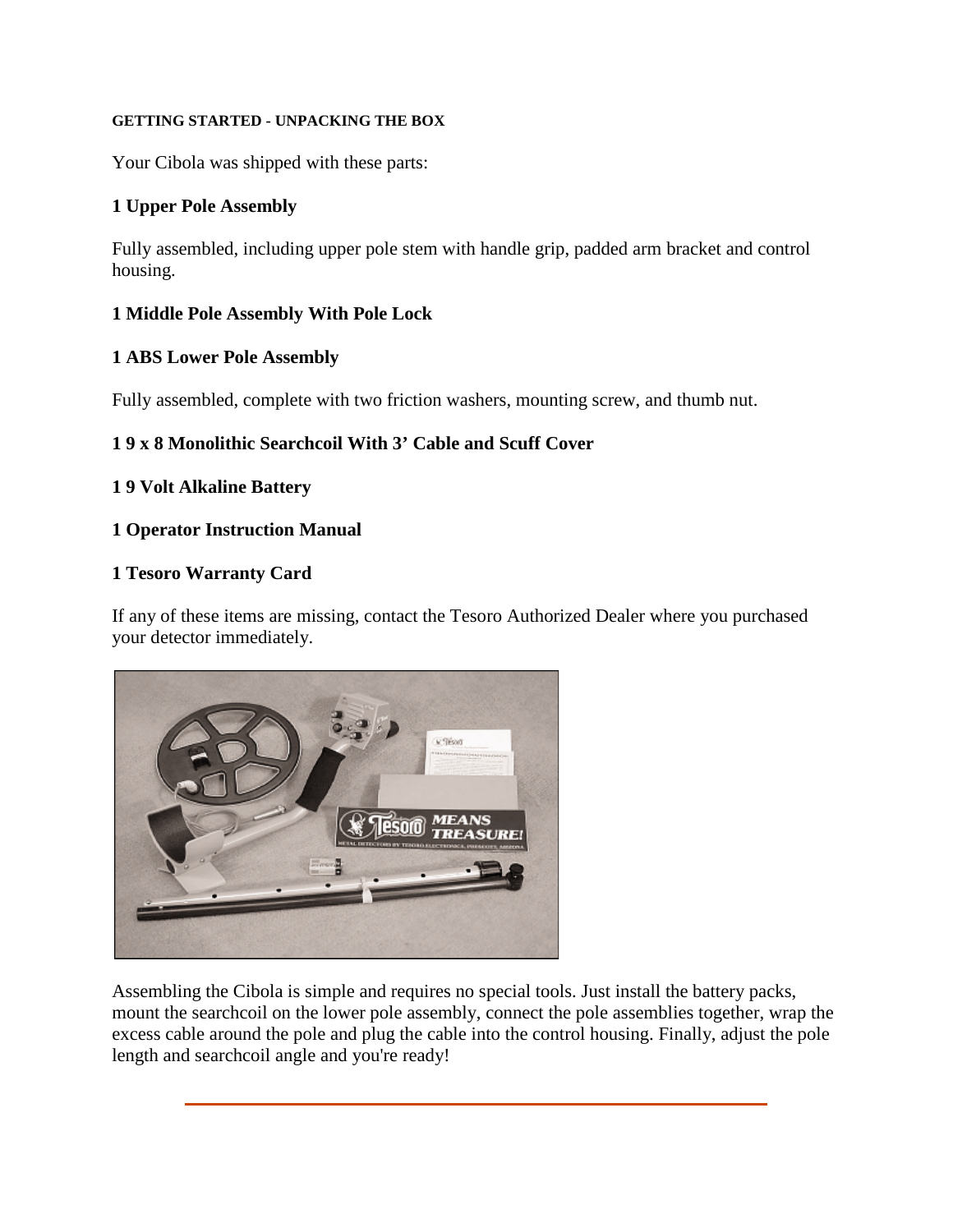### **INSTALLING THE BATTERY**

Your Cibola is equipped with an automatic battery test circuit so that you can always be sure you are getting top performance. The battery should be checked after the detector has been on for about 10 minutes and then periodically when used for long durations.



To install or replace the battery, first make sure the SENSITIVITY control is set to POWER OFF—turned completely counterclockwise past the "click." Remove the battery door from the back of the control housing. Do this by pressing your thumb firmly on the louvered square—at the bottom of the battery door—and sliding the battery door upward in the direction of the arrow.

Check the polarity on the battery and on the diagram inside the battery compartment. Make sure that they match and simply drop a fresh 9 volt alkaline battery into the compartment. *Note: If the battery is not installed properly, damage may occur to your detector.*

Replace the battery door by sliding it into place making sure the upper mount slots are in line and the lock tongue is snapped in place.

### **ASSEMBLING YOUR DETECTOR**

- 1. On the lower pole assembly, remove the mounting screw and thumb nut from the black nylon pole tip.
- 2. Insert the pole tip between the mounting ears of the searchcoil and align the holes of the pole tip and washers with those of the mounting ears. *Note: The pole tip should fit very snugly into the mounting ears.*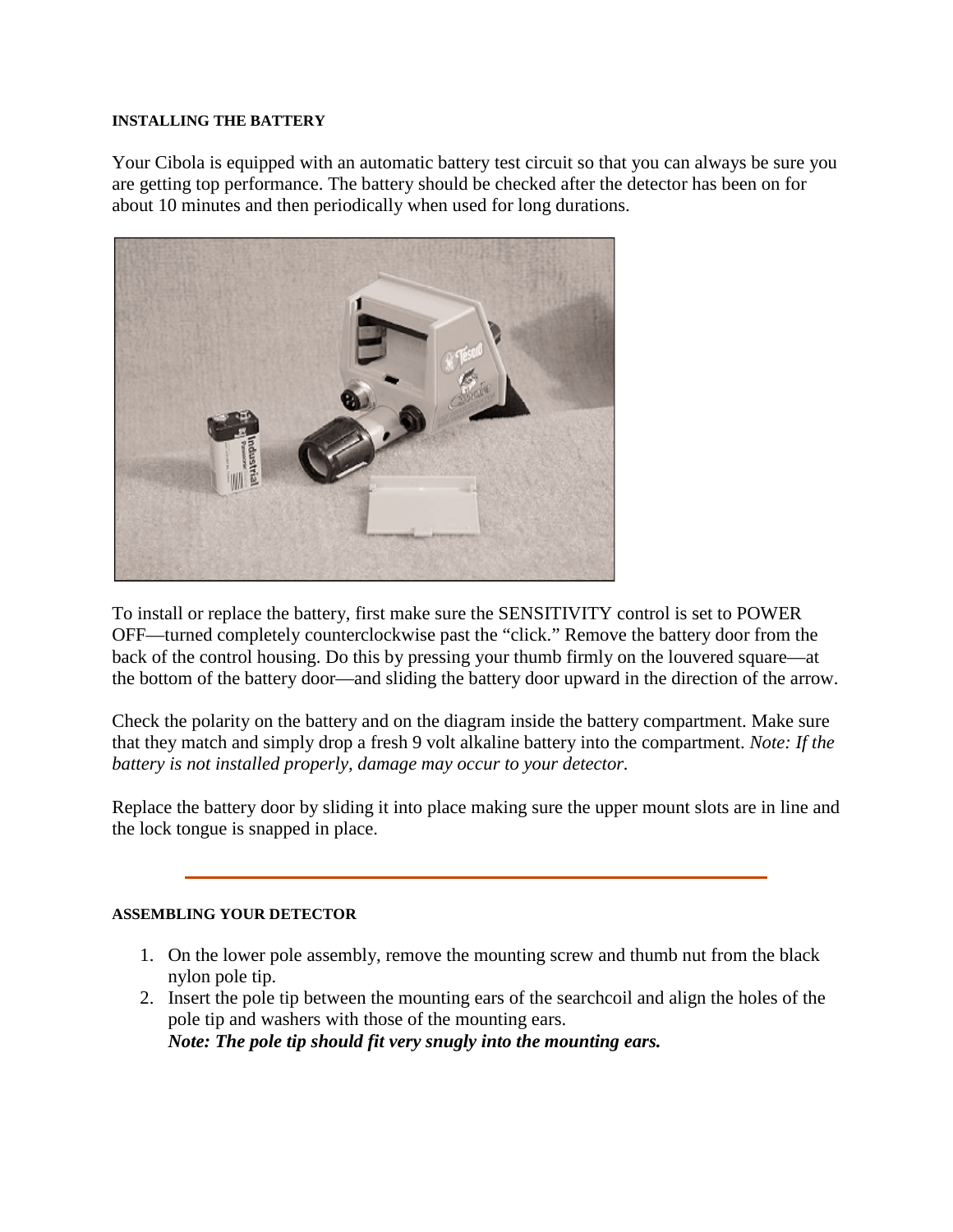

- 3. Insert the mounting screw through the holes in the mounting ears and pole tip—entering from the side opposite the cable connection.
- 4. Install the thumb nut on the mounting screw and tighten by hand. *Note: Do not overtighten the thumb nut. It should be snug but not too difficult to loosen up.*
- 5. On the middle pole assembly, depress the two spring buttons and slide the middle pole assembly into the upper pole assembly until the spring buttons click into the holes, thus locking the two assemblies into place. Tighten the pole lock to secure the two assemblies together.



- 6. Slide the lower pole into the middle pole until the spring buttons click into the first set of adjustment holes. Turn pole lock to tighten the assemblies into place.
- 7. Wrap the cable around the pole leaving enough slack near the searchcoil to permit searchcoil adjustment. *Note: Do not allow the cable to flop loosely over the searchcoil. Since the detector is sensitive enough to "see" the tiny wires in the cable, a floppy cable can cause false signals as the searchcoil senses the moving wires.*
- 8. Plug the male cable end into the female connector on the control housing and tighten the cable thumb nut. You are finished!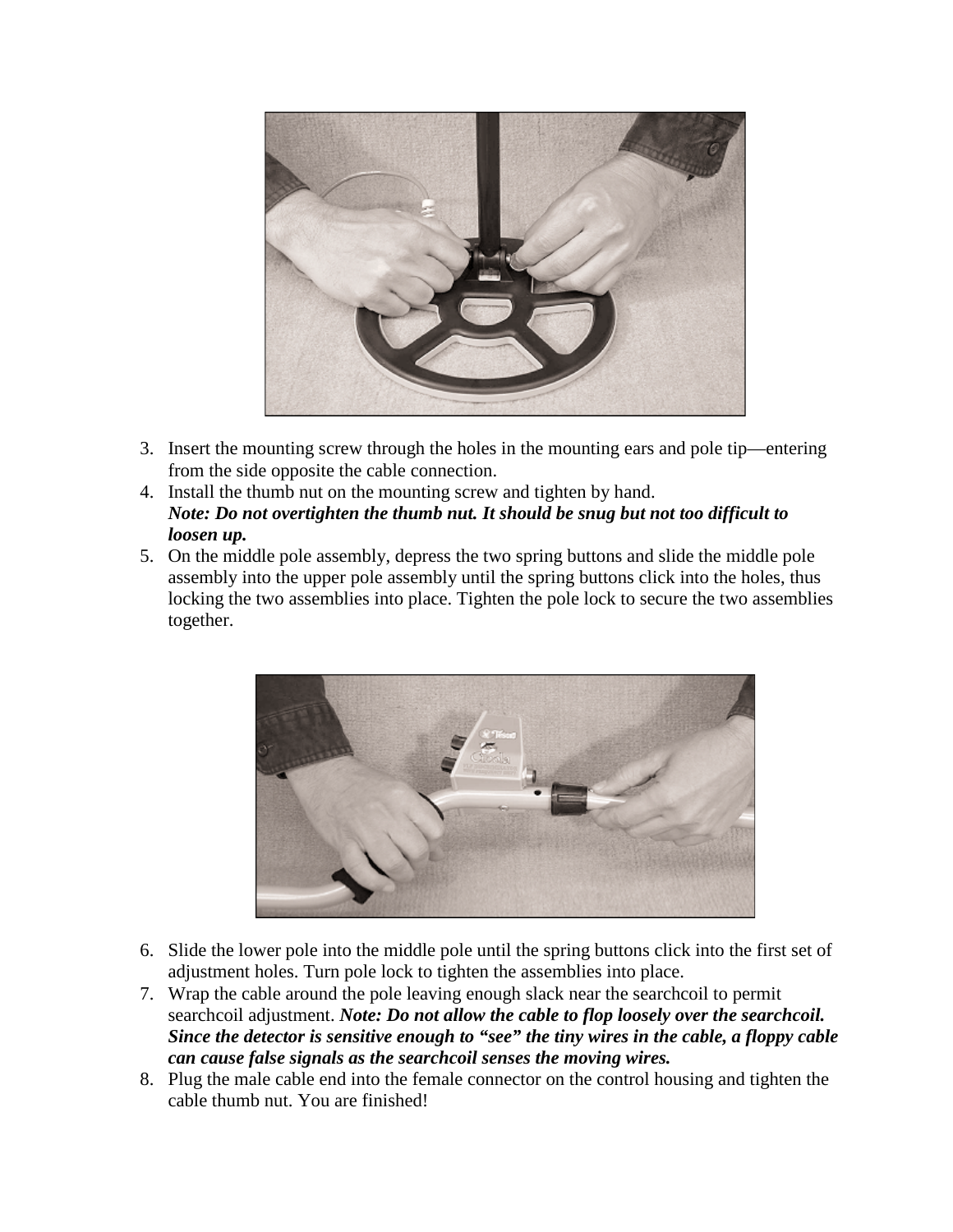*Note: You will want to adjust the pole length and the searchcoil angle to your preference.*



# **ADJUSTING THE POLE & SEARCHCOIL**

The pole length should be adjusted so that the detector does not become uncomfortable or tiring after long periods of use. The detector grip should rest in your hand with your arm relaxed, your elbow straight but not locked, with the pole extending out in front of you at the approximate angle shown in the photo.

You should be able to swing the detector back and forth in front of you—using relaxed *shoulder movement*—while keeping the searchcoil as close to the ground as possible. This swinging movement is often called a "sweep."

The searchcoil should not touch the ground during your sweep. The pole length should be adjusted to allow this without having to lift the detector with your elbow or shoulder. The searchcoil should rest about one inch above the ground while you are standing erect. The angle of the searchcoil should allow the bottom to be parallel to the ground.

The pole length is adjusted by loosening the pole lock, then

depressing the spring buttons and extending or shortening the pole until the spring buttons click into the set of holes that give you the most comfortable pole length.

To adjust the searchcoil angle, simply loosen the searchcoil thumb nut slightly and move the searchcoil into the desired position. Tighten the searchcoil thumb nut by hand so that the searchcoil will hold in place.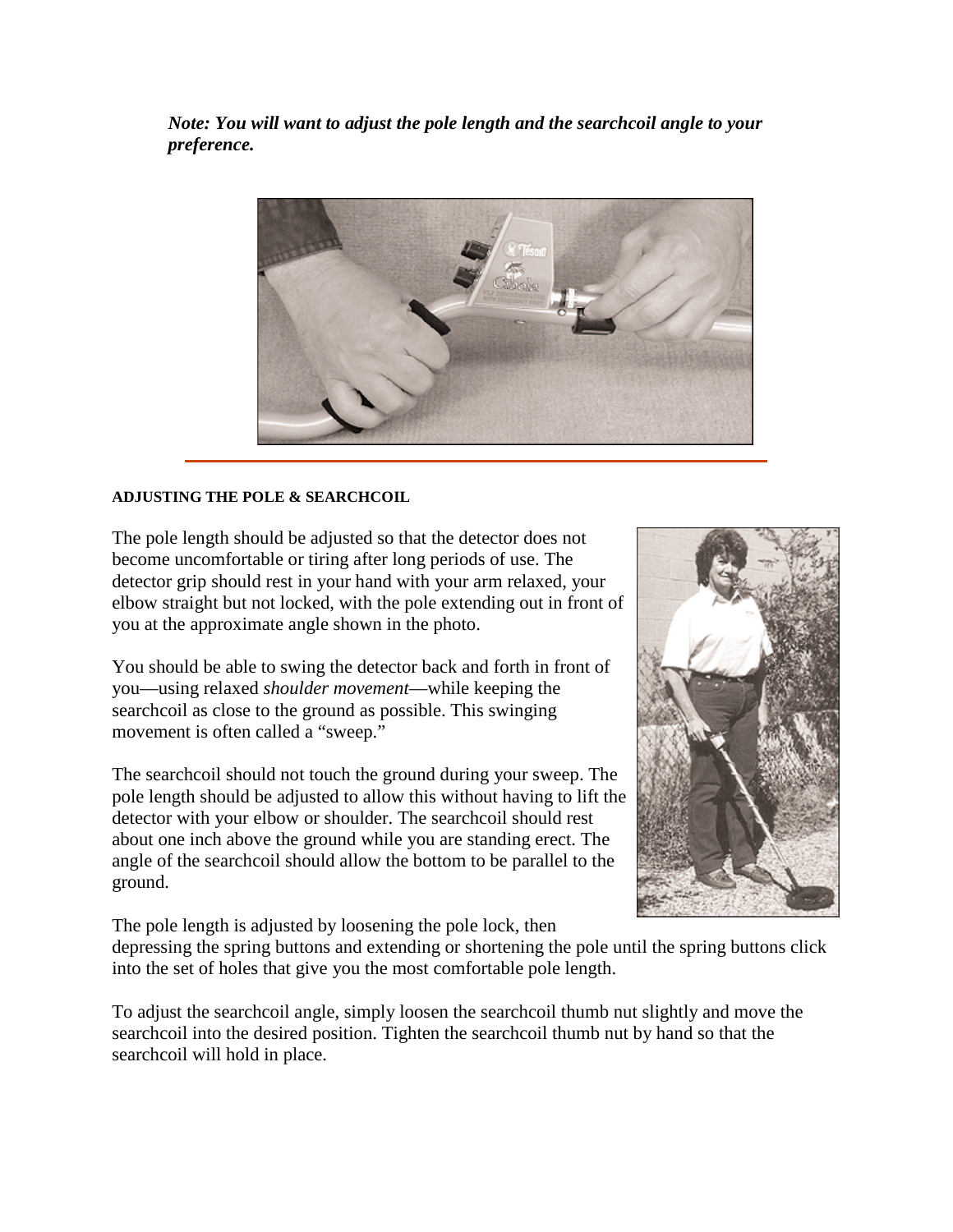### **QUICKSTART - SELF-GUIDED TUTORIAL**

The Quickstart is designed to teach you how to use your new Cibola. It provides a quick and easy means of learning your detector and the concepts behind all of the functions.

You will need the following items:

- 1. Your fully assembled Cibola.
- 2. An iron target (a small nail or screw will do), an iron washer, a nickel, a zinc penny (1982 or later), a quarter and a couple of different pull tabs.
- 3. A nonmetal table top or counter.

Here's what you will do:

- 1. Perform Audio Battery Test.
- 2. Adjust THRESHOLD.
- 3. Adjust SENSITIVITY.
- 4. Perform Air Test in DISC Mode.
- 5. Perform Air Test in PINPOINT Mode.
- 6. Super Tune Your Cibola.
- 7. Adjust FREQ Switch.

### **Prepare for the Quickstart**

Place your assembled Cibola on the nonmetal surface. Make sure that there are no metal objects near the coil and remove any jewelry from your hands and wrists.



Start with the controls like this:

- 1. THRESHOLD, SENSITIVITY and DISCRIMINATE LEVEL knobs turned completely counterclockwise.
- 2. FREQ switch in the center position.

**Perform Audio Battery Test**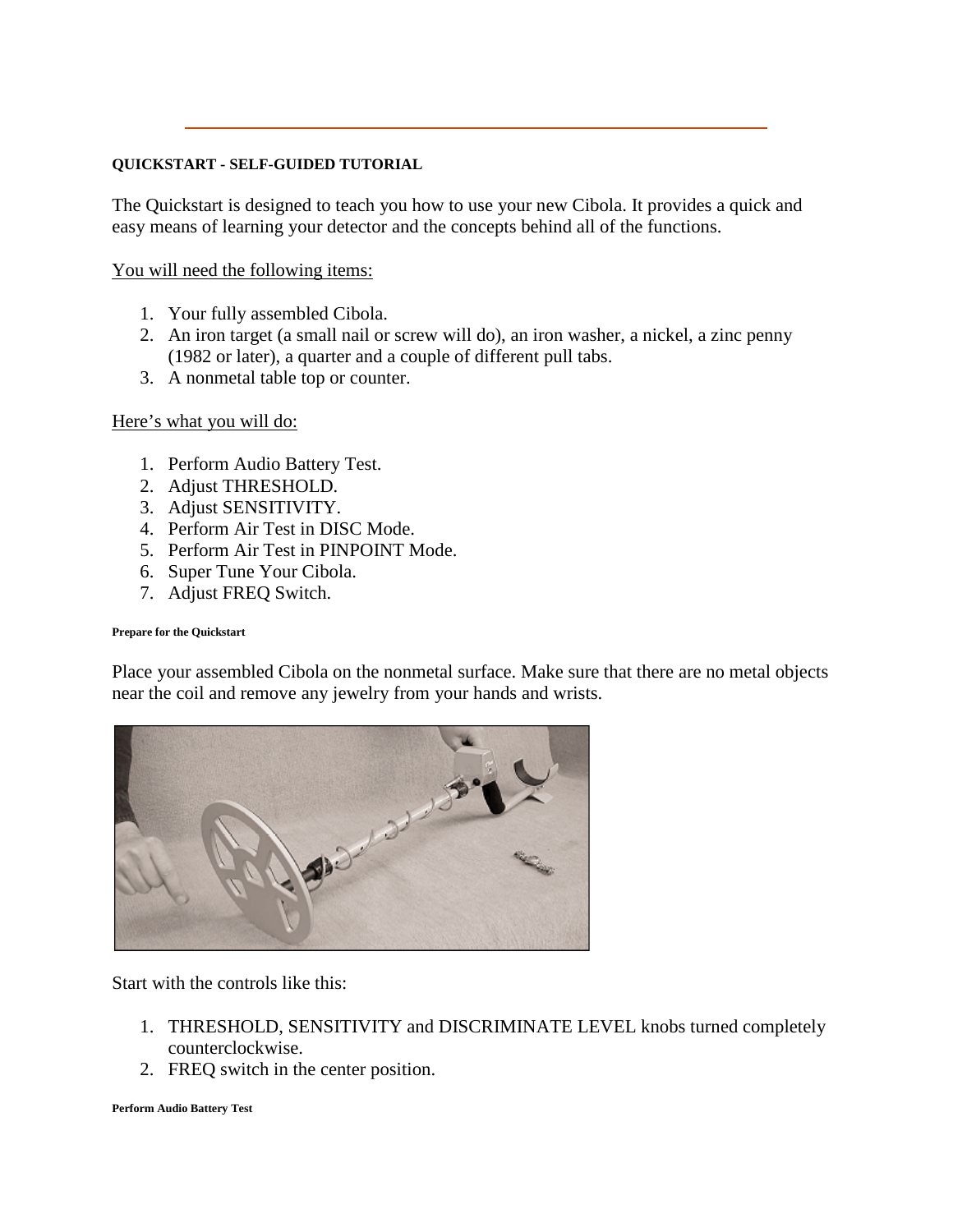Turn the SENSITIVITY knob from OFF to about 7 or 8. You will hear a series of quick beeps. If the battery is fully charged, you will hear 6 or 7 beeps. When you hear only 1 or 2 beeps, it will be time to replace your battery. This test is only performed when the detector is first turned on. If you would like to check the condition of your battery while hunting, turn your detector off and on again and listen to the beeps.

# **Adjust THRESHOLD**

To adjust the threshold tone, push and hold the PINPOINT button and then turn the THRESHOLD knob clockwise until you hear a slight but steady tone. You will have to turn the knob to somewhere between the 10 o'clock and 3 o'clock position to get the best hum. Once you have set the THRESHOLD, release the PINPOINT button. This will put you back into the DISCRIMINATE Mode and you can continue with the Quickstart.

The purpose of the threshold tone is to give a reference to judge targets for pinpointing and to super tune the Cibola. (For more information on super tuning, see the "Super Tune Your Cibola" section on page 13.)

In the field, some targets may be small enough or deep enough that they will not be able to generate an audio signal by themselves. By monitoring a threshold tone, you already have an audio tone so changes are easier to hear. However, if the threshold is set too soft or too loud, small changes in the signal will be hard to hear. Take some time and find a threshold level that is right for you.

# **Adjust SENSITIVITY**

The discriminate circuit uses a silent search mode, meaning that no sound will be heard until the coil goes over a target. The most common use of the detector is to hunt in the DISCRIMINATE MODE and push the PINPOINT button to pinpoint a target. This will give you the advantage of ignoring unwanted targets and not having to listen to the threshold hum until you are ready to pinpoint and dig a target.

The all metal circuit uses a single channel to detect various metals. The discriminate circuit uses two different channels, then amplifies and filters them. The detector will then compare the signals and determine whether or not to beep at the target. While there is a great advantage to ignoring unwanted targets, it can make the circuitry more susceptible to interference. A number of outside conditions such as power lines, highly mineralized soil, and wet salt sand can cause interference.

The SENSITIVITY knob is used to raise or lower the power to the operational amplifiers, which changes the gain. Gain is a measurement of how much a signal is amplified. The higher the gain the more depth and sensitivity to small objects a detector has. Unfortunately, any small interference that is amplified can cause the detector to become erratic. The SENSITIVITY control is used to find the best gain setting in any location without letting the detector become unstable.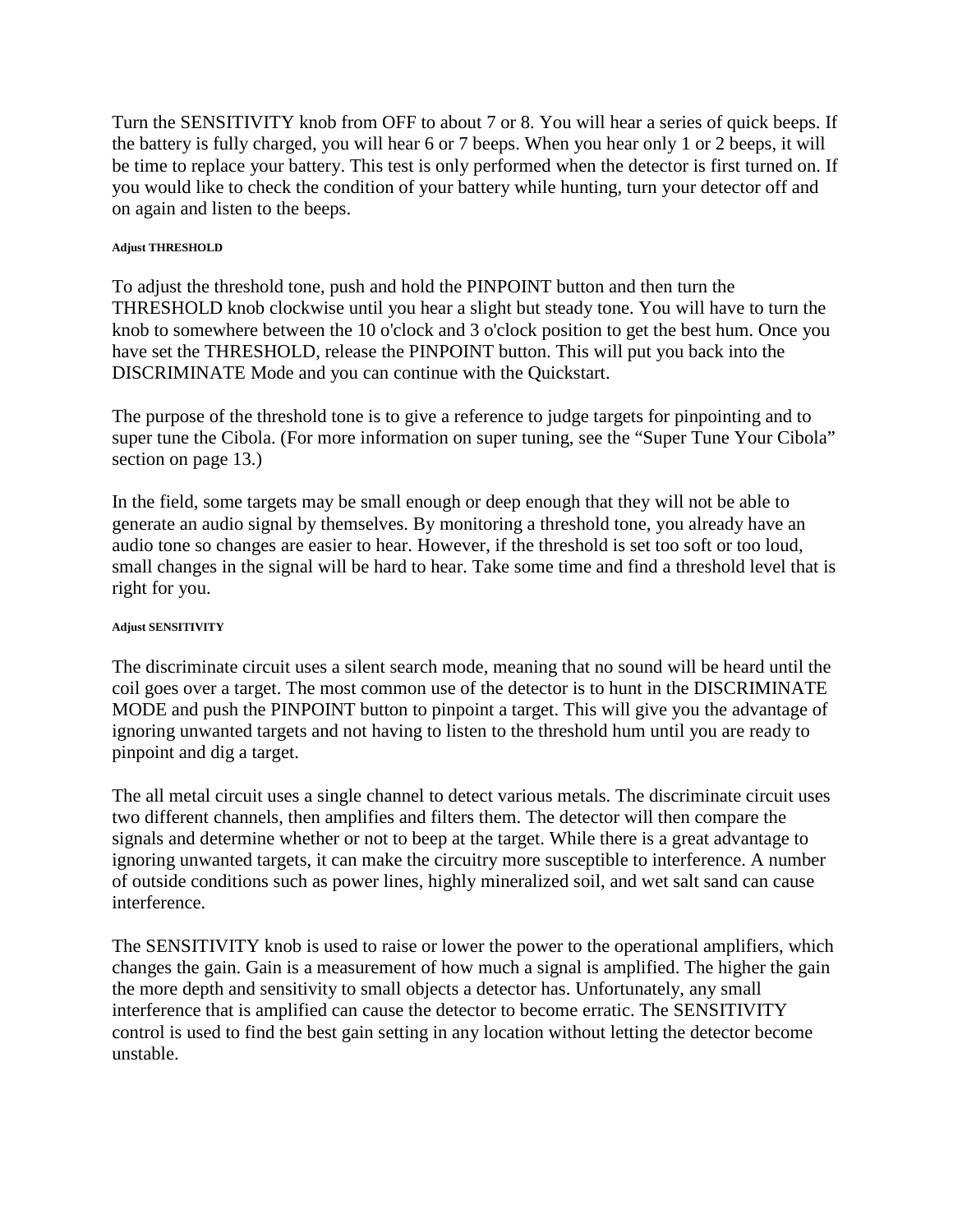The SENSITIVITY knob is numbered from MIN to 10 and then has an orange area called the Max Boost zone. For normal hunting, anywhere in the numbered zone will work very well. However, the Max Boost will allow you to increase the power to the operational amplifiers to the point of overload. This may cause your detector to become unstable and force you to turn the SENSITIVITY knob to a lower setting. An overload situation will not hurt your detector, but it will maximize the gain that is used by your detector. This can, in certain conditions such as low mineralization in the soil, cause your detector to penetrate deeper into the ground and become more sensitive to small targets.

Take some time to try waving targets in front of the coil with different sensitivity settings. Notice that the higher the sensitivity setting, the farther away from the coil that a target can be and still respond with an audio signal.

# **Perform Air Test in DISC Mode**

As discussed before, the discriminate mode is used to filter unwanted targets from good targets. The principle behind this is pretty simple. The detector sends out a signal and then receives it back creating a small electronic field. As metal passes through the field that the detector generates, it causes a change in the received signal. The amount of change that each type of metal causes is fairly constant; therefore, we can tune our detectors to miss targets that we don't want to find. The change is based on the type of conductivity that each target has. The general list of conductive targets is as follows: iron, foil, nickels, gold jewelry, pulltabs, screw tabs, pennies, and silver coins starting with dimes and working up to silver dollars. This list is only meant to be a guide. There is a point that some pulltabs, nickels, and gold jewelry overlap. Also, the depth of the target and its orientation in the ground can change the received signal. A coin that is flat to the coil will produce a better signal than a coin that is on edge. Take some time to try different combinations of depths and orientations of your targets and find out how your detector responds.



We are now ready to discriminate targets from each other. We will start with the DISCRIMINATE LEVEL at MIN. Please notice that the DISCRIMINATE LEVEL knob has words that correspond to the items that are discriminated out.

All four targets (the iron, nickel, pulltabs, and quarter) will respond with a good audio signal at the MIN setting. Next, we will turn the DISCRIMINATE LEVEL up to IRON. This should be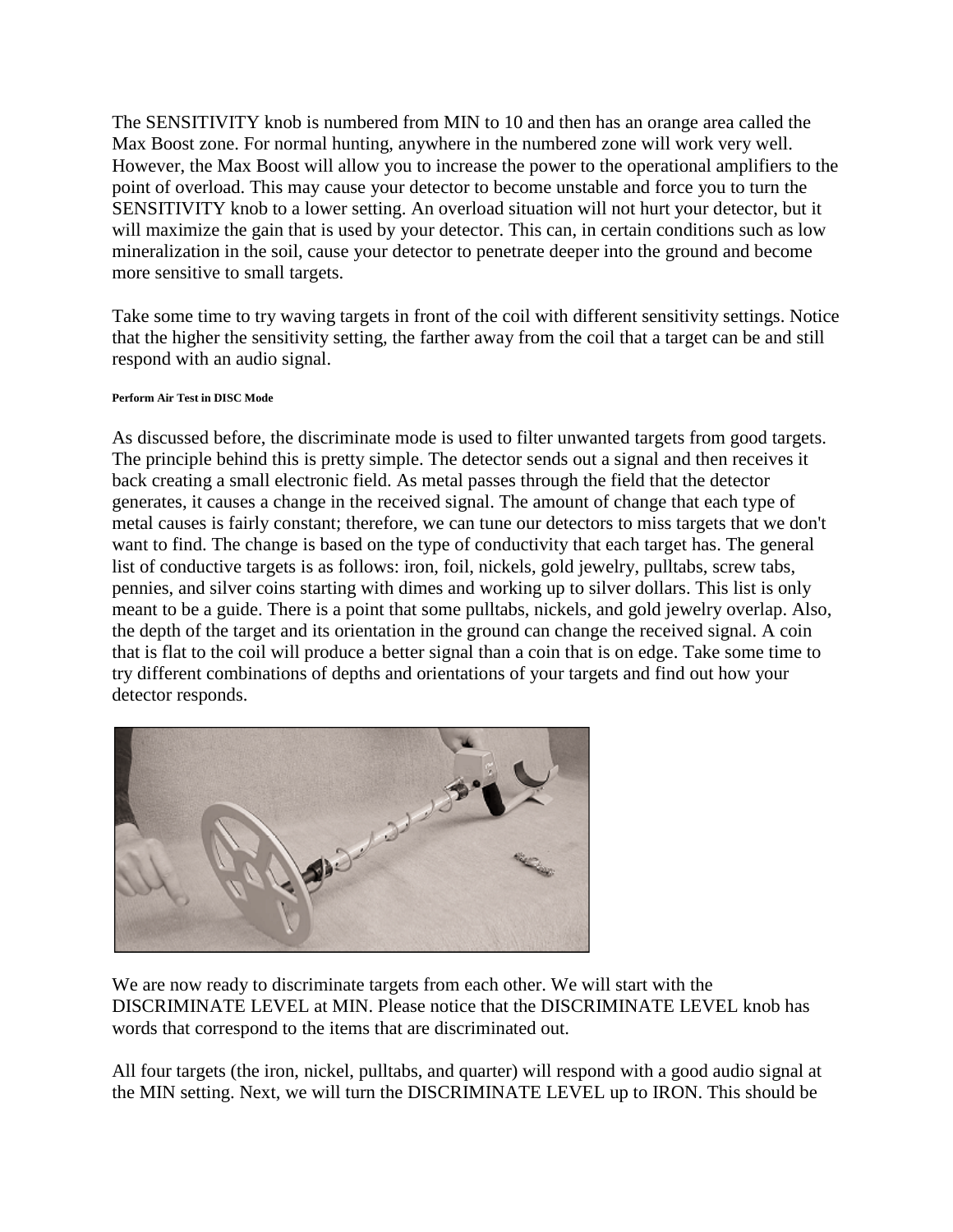high enough to knock out the iron target and still get a positive response on the nickel, pulltabs, and quarter. When you are done with the IRON level, turn the DISCRIMINATE LEVEL to around the  $5¢$  setting. This level is high enough to knock out the nickel. At this time, the iron target and the nickel should give no response, while most of the pulltabs and the quarter will give a solid response. Next, turn the DISCRIMINATE LEVEL knob just past the TAB marking. At this time, most or all of the pulltabs should not give any audio signal. Only the quarter should give a strong signal. Now, roll the DISCRIMINATE LEVEL all the way to MAX. Notice that the quarter is still responding. The discrimination will not go high enough to lose most of the silver coins.

This air test is designed to quickly show you how your discriminate mode works. Each machine may be a little different from all of the others, so you may want to take some time and try different targets to find responses of your machine. At a later date, you may want to build a test garden to test your detector in the field.

# **Perform Air Test in PINPOINT Mode**

When you are hunting in the DISCRIMINATE Mode, the PINPOINT button will allow you to momentarily switch into the ALL METAL Mode. The PINPOINT button is springloaded and must be pressed and held to shift into the ALL METAL Mode.

At this time, you are in the Silent Search Discriminate Mode. Press the PINPOINT button, and you will immediately hear the threshold audio tone. This indicates that you are now in the ALL METAL Mode. Your Cibola has a VCO-style ALL METAL Mode. You will find that as targets get closer to the coil, the threshold tone will get louder and higher in pitch.

With the PINPOINT button pressed in, try waving your targets in front of the coil. Start from a distance of 10 to 12 inches away from the coil and slowly work your way closer to the coil. Then, try starting from 6 inches away from the left or right of your coil and work your way to the center of the coil. Notice the changes of the audio signal. Your strongest signal will always be closest to the center of the coil. Additional information can also be learned by the signal strength and pitch. A smaller or deeper target will give a less noticeable change in the threshold than a larger or shallower target will give. Take some time and try all of your argets at different depths to find out how your detector sounds.

Take some time to try different DISCRIMINATE levels and then check them with the PINPOINT Mode. You will notice some distinctly different tones. Practice and experience will give you large amounts of information that will help you decide whether or not to dig a target in the field.

### **Super Tune Your Cibola**

The Cibola can be set up to get even better depth and sensitivity while operating in the DISCRIMINATE Mode. Super tuning is accomplished by working in the DISCRIMINATE Mode and turning the THRESHOLD knob to the highest setting.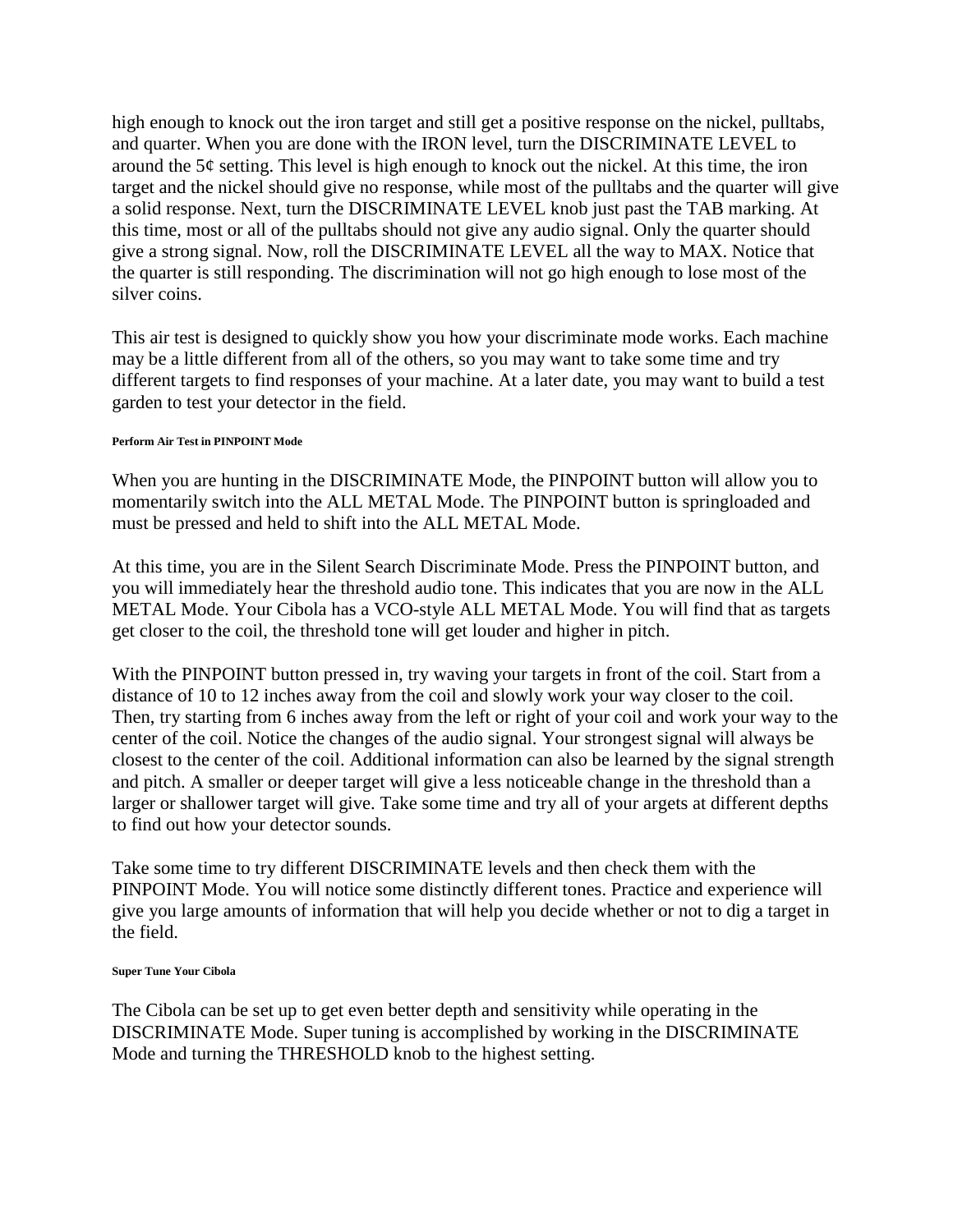# *Super tuning your Cibola will cause the threshold audio level to be set too high for accurate All Metal or Pinpointing operation.*

To start, turn the DISCRIMINATE LEVEL knob to just above the IRON setting and turn the SENSITIVITY knob as high as it will go without causing the detector to chatter. Check a target or two and notice how far away you can get from the coil and still receive a repeatable audio signal. Now, turn up the THRESHOLD knob and recheck the targets. You should see an increase in the distance from the target to the coil. Push the PINPOINT button. Notice that the threshold tone is far too loud to accurately identify some of your targets.

Take some time to try different targets and settings in an air test to see how well your detector will work in the ground.

### **Adjust FREQ Switch**

Your Cibola comes equipped with a frequency shift switch (FREQ1, FREQ2, and FREQ3). This switch is used to change the operating frequency of your detector. This ability will help you to work a larger number of areas. The most common use would be during a large hunt where another hunter has the same frequency machine as your detector. Two machines that are on the same frequency will start broadcasting to each other. This is called crosstalk. If you experience crosstalk in the middle of a hunt, just flip the FREQ switch to another setting. This is very easily done and can be done in the middle of a sweep. Changing the frequency can also help in some urban areas where there may be a high concentration of radio or cell phone traffic. If your detector is acting erratically after adjusting the SENSITIVITY, try shifting the FREQ switch and resetting the SENSITIVITY.

Changing the operating frequency will not change the audio frequency of the signal in the speaker. The audio frequency is controlled by a microprocessor and will not shift.

### **Conclusion**

Congratulations, you have just finished the Quickstart for your new Cibola detector and in the process have learned quite a lot about your detector. But experience is the best teacher. I recommend that you get out and practice with your detector as much as possible. Any time spent using your detector will give you valuable experience.

# **OPERATING TECHNIQUES - FIELD USE**

### **Pinpointing a Target**

When pinpointing a target, the ALL METAL Mode can offer advantages over the DISCRIMINATE Mode, such as no false signals and no need to move the searchcoil to get a target response.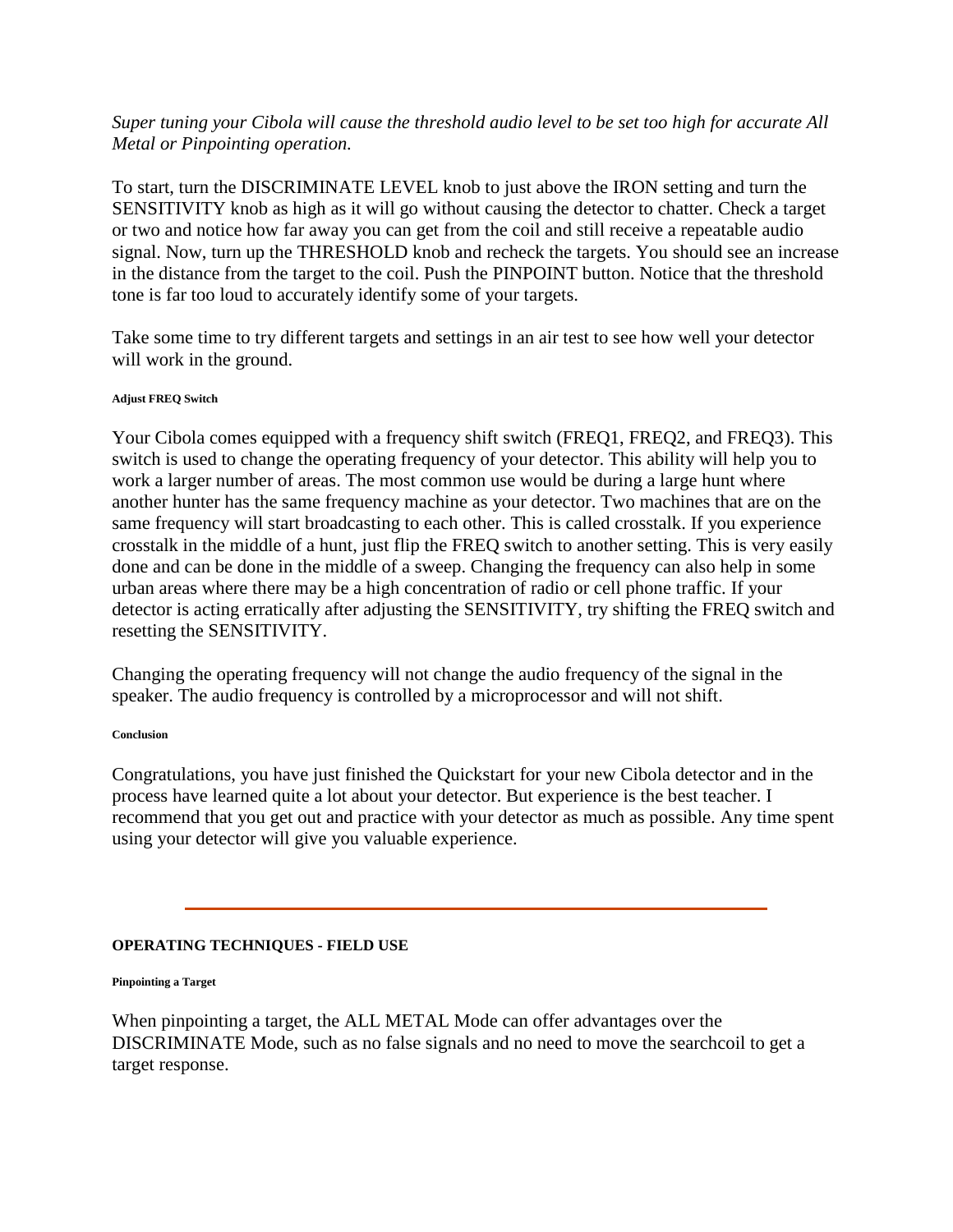A good method for pinpointing in ALL METAL Mode is "X-ing" the target with the searchcoil. Remember that the target's response sound is always greatest when the target is directly under the center of the searchcoil. To "X" a target, sweep the searchcoil over the target from side to side and then from front to back until you can identify the center of the X—the spot on the ground where the target response sound is the greatest.

Pinpointing a target in DISCRIMINATE Mode is probably best done by "X-ing" as well. Remember that the detector will beep just as the target passes under the center of the searchcoil. Slowing the sweep speed down will help you pick out the center of the X because the target response is reduced at very slow speeds making it easier to correlate the sound with the coil center.

Another easy method is to sweep the coil from side to side across the target in very short sweeps as you slowly move forward and backward across the target. Slow down the sweep rate and shorten the sweeps until you just barely get a response at one spot. The target will be directly below the coil center at this response time.

Another method of pinpointing in the DISCRIMINATE Mode is to quickly change to the ALL METAL Mode to check the target response. Remember that the ALL METAL Mode is not susceptible to the false signals of the DISCRIMINATE Mode and can sometimes give a clearer and more consistent response to difficult targets such as a dime buried next to a pulltab. By switching back and forth between modes and comparing the target response sound in all metal to the target response sound in discriminate, you can often better identify the likely location of the target.

Finally, raising the searchcoil during pinpointing can also help by narrowing the response to the target. Practice pinpointing often, and you will soon become more accurate and faster.

### **Recognizing False Signals in Discriminate Mode**

When operating in the DISCRIMINATE Mode, some "false signals" may be caused by 1) heavy concentrations of trash metal objects, 2) very large trash metal objects, or 3) electrical interference. These signals are generally short, choppy sounds and sound different than "good signals" (good target response sounds).

At the end of your sweep, as you reverse the coil direction, the detector is most susceptible to trash-induced noise. There are two ways to tell whether these sounds are good deep signals or trash "noise." The first is by repeatability. Trash-induced noises will not be regular as you sweep the coil over the suspected target several times, whereas a good target response will be repeatable. The second method is to switch to the ALL METAL Mode and check the target response sound. If the response is weak, it may well be a deep, good target. But if the response is very strong, it is probably trash. Note that a coin close to the surface can give a double beep sound, but it is regular and repeatable. Raising the coil an inch or two will restore the single beep on surface targets.

When searching in the DISCRIMINATE Mode, it is best not to use a higher DISCRIMINATE LEVEL setting than necessary. Nickels and most smaller rings are rejected when the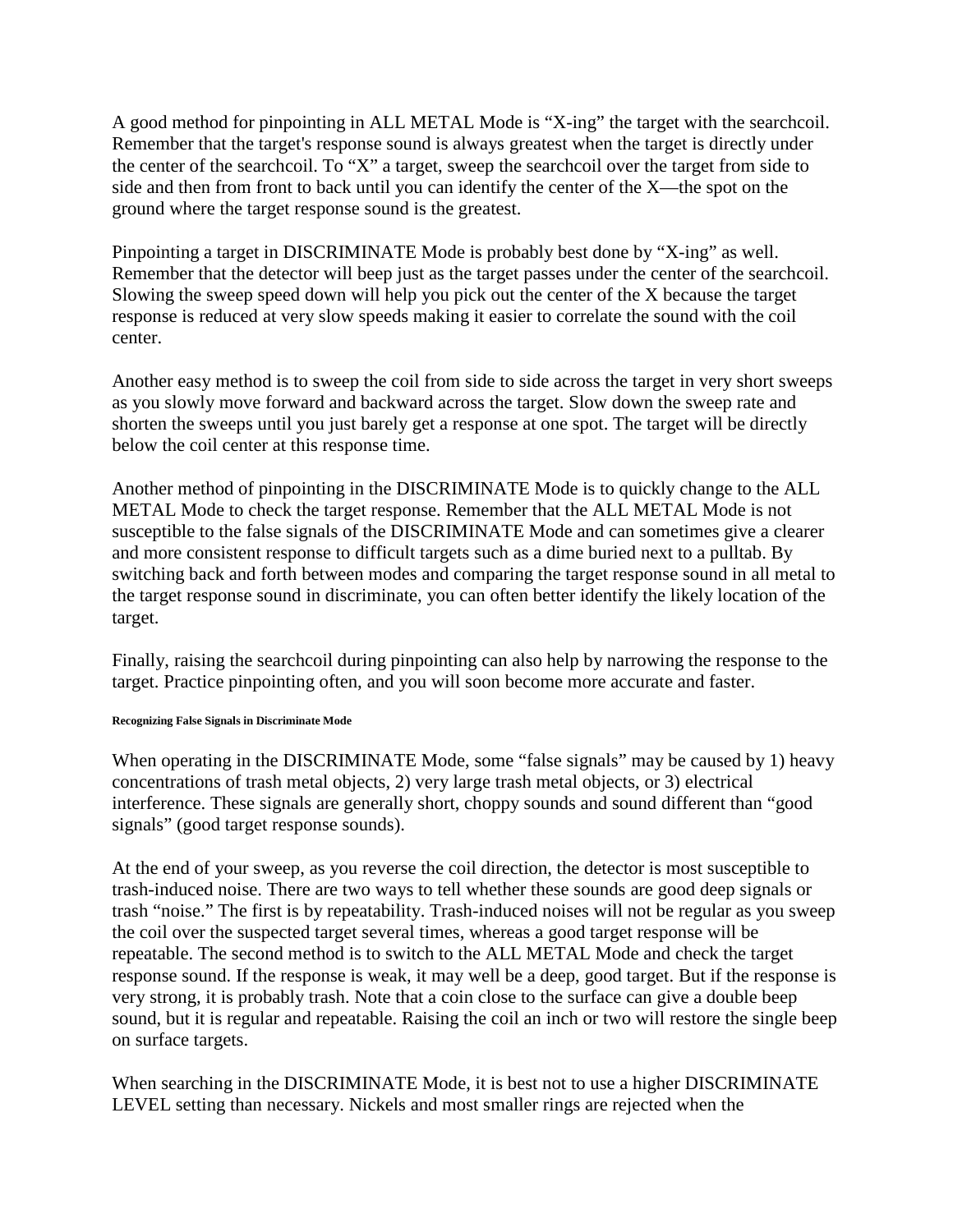DISCRIMINATE LEVEL is set to reject pulltabs on any metal detector that is a TR Discriminator like the Cibola. If you don't dig any junk at all, you are surely passing up a lot of good finds as well. Set the DISCRIMINATE LEVEL only high enough to suit the conditions where you are searching. If there is any doubt whether a target is good or not, *dig it.*

#### **Recovering a Target**

If the target is shallow and the soil is soft, you may be able to "probe" and find the exact location of the target before you dig it. Since filling all holes after you recover the target is so important, digging a small precise hole is best. If the target is deep, you may need to dig a larger hole. As you dig, occasionally check the hole with your detector to see if you have moved the object, can probe it, or have already dug it. Be sure to fill all holes after you recover the target. Two methods are shown on the next two pages that work most everywhere. Be sure to protect your hobby by leaving the site cleaner than you found it and with all holes filled!

# **GENERAL INFORMATION - CARE AND USE**

#### **Basic Care**

The Cibola is a sturdy instrument, but it is not designed to withstand abuse. In caring for your Cibola, there are several important "DO NOTs" to remember. DO NOT use it to pry rocks loose or to beat bushes out of the way. DO NOT drop the machine into water. DO NOT use it unprotected in the rain. DO NOT leave it exposed at night where dew could form on it. DO NOT store it in places that could get extremely hot (next to a woodstove or in an attic). DO NOT leave it in the trunk of a car or in the back of a hatchback-style car where high temperatures could build up. DO NOT store it with the battery installed as batteries may leak. DO NOT spray lubricants such as WD-40, or any types of cleaners, solvents, sealants or other chemicals into or onto the electronic parts, witches, or controls. And finally, DO NOT attempt to modify or repair the detector's electronics as this will void your detector's warranty.

# **THE WARRANTY DOES NOT COVER DAMAGE RESULTING FROM AN ACCIDENT, NEGLECT OR ABUSE.**

#### **Protecting Your Investment**

Often detectorists are disappointed when their new detector slowly becomes less and less responsive and seems to have lost some of its original peak performance. You can help avoid this from happening to your detector by following these basic care and protection guidelines:

• Operate your detector exactly as recommended in this Operator Instruction Manual.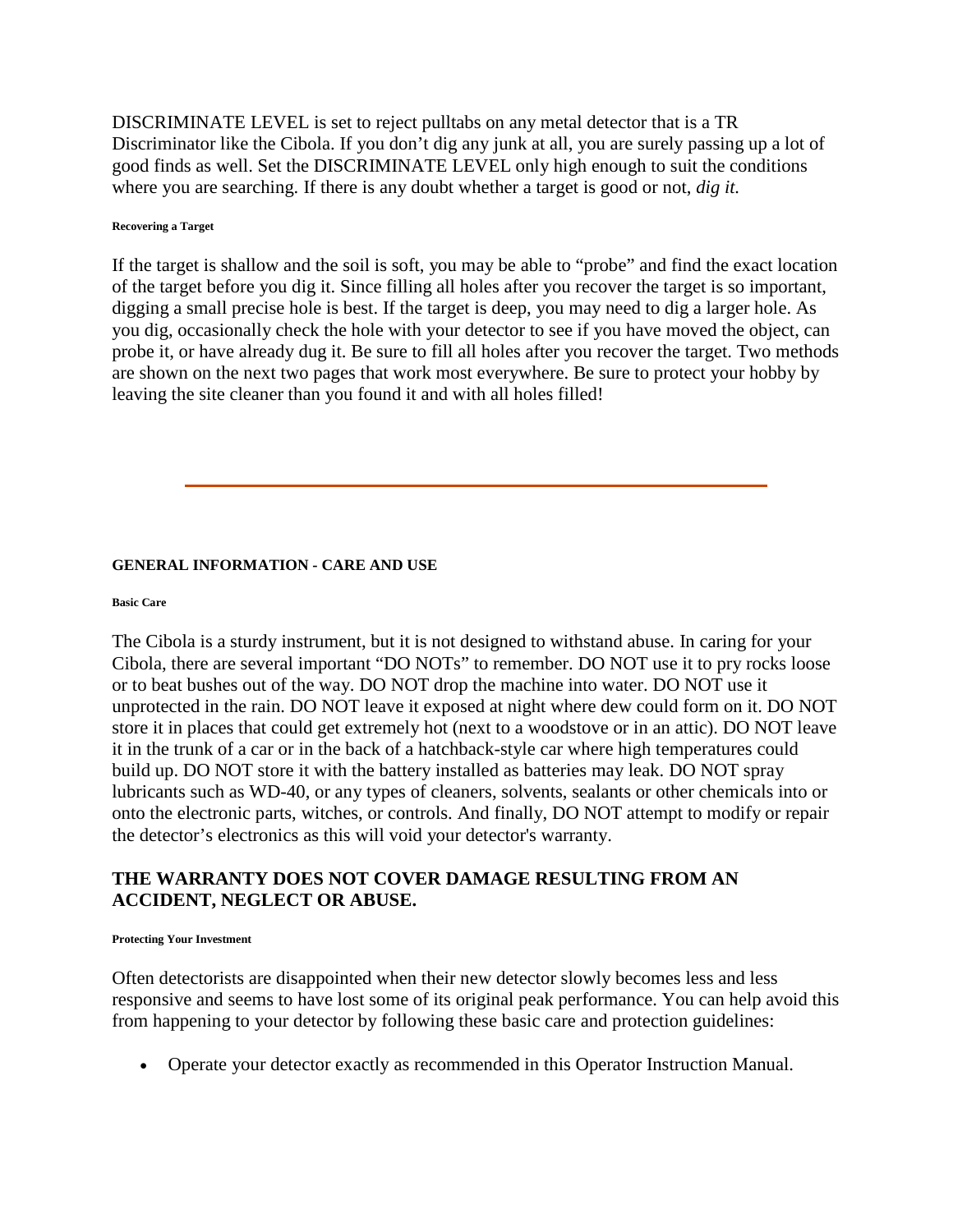- Use only high-quality alkaline batteries of the correct voltage. Never substitute a different voltage. When using a Ni-Cad battery, always use a separate convertible pack with the proper voltage output for the detector's design.
- Remove the battery from the detector after each use. This will prevent damage to the detector if the battery leaks.
- The searchcoil cable is hard-wired to the searchcoil and protected by a strain relief. Inspect the strain relief frequently to make sure it is firmly attached and intact.
- Keep cables properly wound around the pole stems and protect them during use. Floppy, pinched, or cables that become snagged during use may short, causing erratic noises or unnecessary replacement of the searchcoil.
- Sweep the searchcoil carefully, especially when using around rocks and building foundations. Avoid hitting the searchcoil against hard, solid objects and surfaces.
- Keep your searchcoil slightly off of the ground during the sweep, especially when using in gravel or hard, rocky dirt.
- Always use a properly designed protective scuff cover on the searchcoil. (See "Optional Accessories" in the next section.)
- Remove and clean out scuff covers periodically to avoid buildup of mineralized dirt particles which will affect performance.
- The searchcoil is waterproof and can be submerged in either fresh or salt water. After the searchcoil is used in salt water, rinse it and the lower stem assembly well with fresh water to prevent corrosion of the metal parts.
- The searchcoil is waterproof but the electronics are not, so always prevent any moisture or water from entering the control housing and never allow the cable connectors to become submerged in water.
- If working in or near water, or if there is a possibility of rain, use a protective weather resistant pouch or plastic bag to cover the control housing. Make sure it can "breathe" in order to ensure against condensation buildup inside.
- After each use, clean the detector with a soft cloth to remove dust, moisture, or other contaminants.
- When transporting the detector in a car during hot weather, store it on the floor of the passenger compartment if possible. Using a carry bag gives additional protection. In any case, never allow the detector to roll around unprotected in the trunk or back of a pickup truck.
- Protect your detector from dust, moisture, and extreme temperatures during storage.
- When shipping, use the original factory carton or similar heavy-duty container and provide a minimum one inch of padding around all parts.
- Treat your detector as you would any sensitive electronic instrument. Though ruggedly constructed and designed to withstand the demands of normal treasure hunting, proper care is essential.

# **OPTIONAL ACCESSORIES**

Tesoro metal detectors and genuine Tesoro accessories are sold only through independent Tesoro Authorized Dealers, who are almost always metal detectorists themselves. They can answer your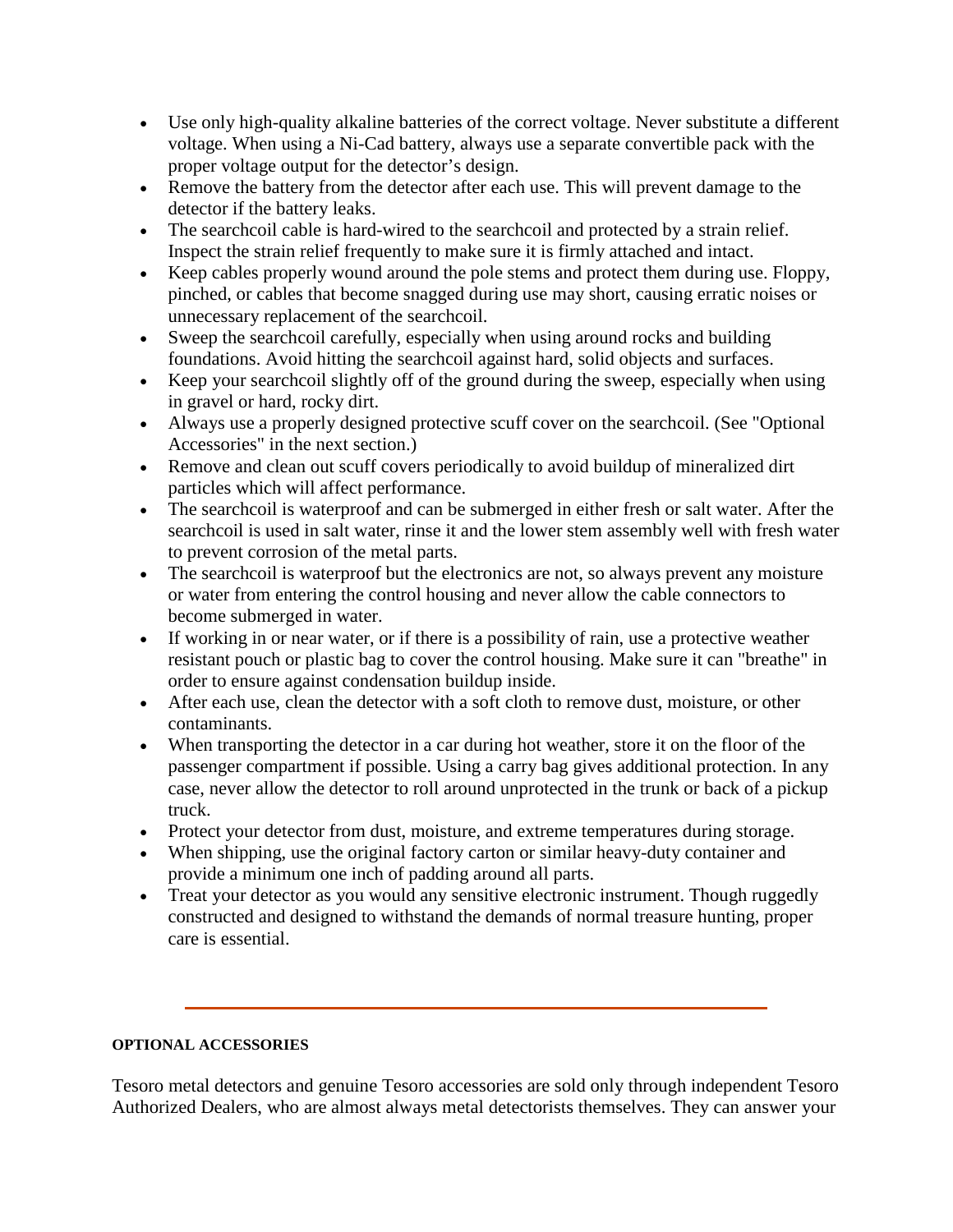questions about your Tesoro detector, what accessories may be helpful, and about metal detecting in general.

See your Tesoro Authorized Dealer for more information and prices on optional accessories.

**Searchcoils**

The 9 x 8 monolithic searchcoil provided with the Cibola is designed for best all-around performance. Optional searchcoils may add to your detector's performance.

Smaller searchcoils give better "target separation"—that is, more distinct target response for metal objects buried closely together—which is very useful when hunting trashy sites. Very small searchcoils can deliver the best response and depth to small targets such as fine gold chains with some sacrifice in depth on larger objects. Larger searchcoils give a wider sweep, cover more ground, and provide greater depth especially on larger objects; however, they may not detect some very small objects such as half dimes and will have difficulty in very trashy areas.

Widescan searchcoils ignore ground mineralization better than concentric searchcoils and may offer improved performance in extreme ground conditions.

Selecting the right optional searchcoil depends on factors such as what you are searching for and search site conditions. No one searchcoil is better than all the rest. Several optional interchangeable searchcoils are available for the Cibola. They are all easy to mount and require no special tools. See the next page for a list of these searchcoils with the Tesoro part # and description.

### **Tesoro Searchcoils**

| <b>Tesoro Part#</b>              | <b>Description</b>                     |
|----------------------------------|----------------------------------------|
|                                  | COIL-575RC-SC-G 5.75" round concentric |
| COIL-7EC-G                       | 7" elliptical concentric               |
| COIL-8RC-G                       | 8" round concentric                    |
| COIL-8.5RW-G                     | 8.5" round widescan                    |
| COIL-11RW-G                      | 11" round widescan                     |
| COIL-12x10W-LC-G 12x10" widescan |                                        |

Optional scuff covers are also available for any Tesoro searchcoil.

# **Headphones**

Most metal detectorists prefer to use headphones instead of the detector's built-in speaker. Headphones help block out background noise (such as wind) and make it easier to hear faint signals. Headphones with a built-in volume control will allow you to adjust the sound volume to your preference.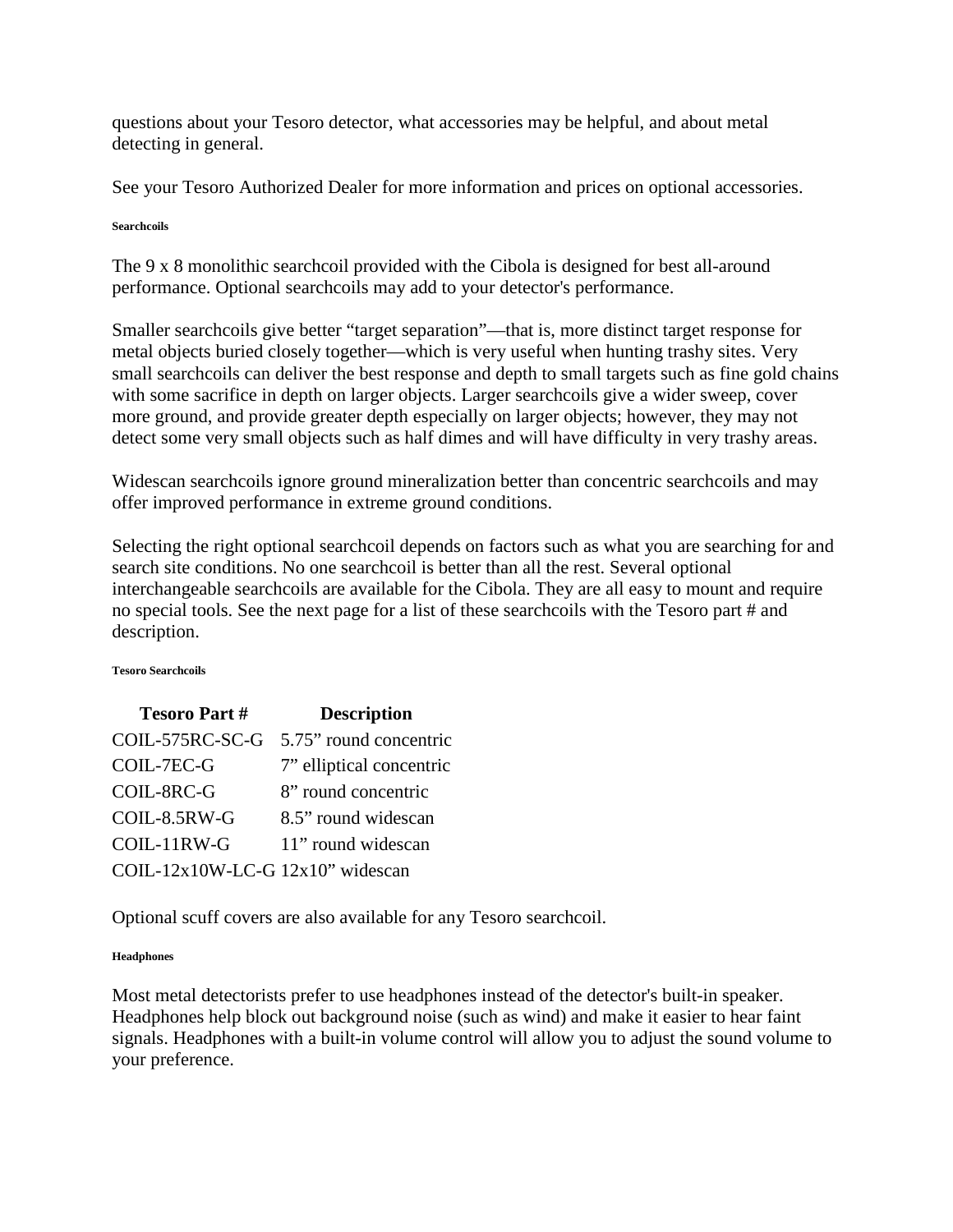### **SPECIFICATIONS**

| <b>Operating Frequency</b>                                | 14.3 kHz, 14.5 kHz, 14.7 kHz              |
|-----------------------------------------------------------|-------------------------------------------|
| Searchcoil Type                                           | Monolithic (Carbon Fiber)                 |
| Searchcoil Size                                           | $9 \times 8$                              |
| Cable Length                                              | Approx. 3'                                |
| Audio Frequency                                           | Approx. 293 Hz or VCO                     |
| <b>Audio Output</b>                                       | $1\frac{1}{2}$ speaker and headphone jack |
| <b>Headphone Compatibility</b>                            | $\frac{1}{4}$ " stereo plug               |
| Weight (may vary slightly)                                | $2.2$ lbs.                                |
| <b>Battery Requirement</b>                                | One 9 volt DC (alkaline)                  |
| Battery Life (typical)                                    | 10 to 20 hours                            |
| Optimum Temperature Range $30^{\circ}$ to $100^{\circ}$ F |                                           |
| <b>Optimum Humidity</b>                                   | 0 to 75% R.H.                             |
| <b>Operating Modes</b>                                    | Pinpoint All Metal                        |
|                                                           | Silent Search Discriminate                |

### **Metal Detectorist's Code of Ethics**

- 1. Always check federal, state, county and local laws before searching. It is your responsibility to "know the law."
- 2. Abide by all laws, ordinances or regulations that may govern your search and the area you will be in.
- 3. Never trespass. Always obtain permission prior to entering private property, mineral claims, or underwater salvage leases.
- 4. Do not damage, deface, destroy, or vandalize any property, including ghost towns and deserted structures, and never tamper with any equipment at the site.
- 5. Never litter. Always pack out what you take in and remove all trash dug in your search.
- 6. Fill all holes, regardless how remote the location. Never dig in a way that will damage, be damaging to, or kill any vegetation.
- 7. Do not build fires, camp at or park in non-designated or restricted areas.
- 8. Leave all gates and other accesses to land as found.
- 9. Never contaminate wells, creeks, or any other water supplies.
- 10. Be courteous, considerate, and thoughtful at all times.
- 11. Report the discovery of any items of historic significance to the local historical society or proper authorities.
- 12. Uphold all finders, search and salvage agreements.
- 13. Promote responsible historical research and artifact recovery and the sharing of knowledge with others.